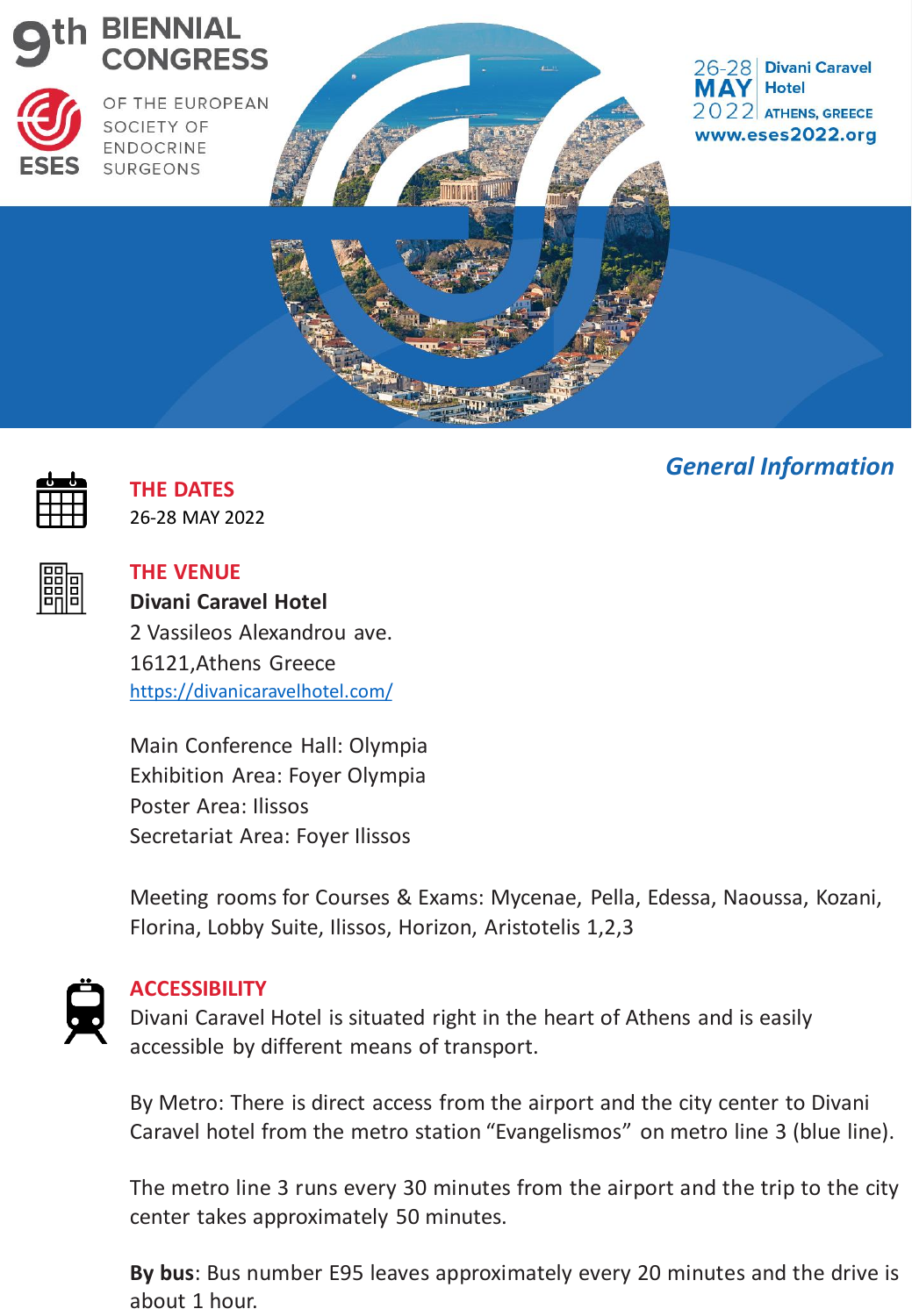# *General Information*



### **PROGRAM CHANGES**

The Organizers cannot assume liability for any changes in the program due to external unforeseen circumstances.



#### **REGISTRATION INFO**

The Congress Secretariat will be located at Ground level of the Divani Caravel Hotel and will be operating from **26th to 28th May, 2022**. Badges will be provided to all registered participants by the Congress Secretariat. Congress badges are mandatory for admission and access to the meeting halls and exhibition, as well as all congress functions. Please wear your badge visibly at all times.



#### **REGISTRATION DESK OPERATING HOURS**

| Thursday, 26 May 2022 | $08.00 - 16.00$ |
|-----------------------|-----------------|
| Friday, 27 May 2022   | $07.30 - 20.00$ |
| Saturday, 28 May 2022 | $07.30 - 20.00$ |



### **EXHIBITION OPERATING HOURS**

The exhibition is located at the Congress Venue on the Lower Level, and will be operating according to the following schedule:

| Friday, 27 May 2022   | $08.00 - 20.00$ |
|-----------------------|-----------------|
| Saturday, 28 May 2022 | $08.00 - 19.30$ |

#### **Wi-Fi**



Wi-Fi service provides limited internet access to all congress delegates, event attendees and general public in the Venue during the event suitable for webmail, Facebook, Twitter and basic internet browsing (but not for streaming video such as Skype). **Network: Caravel Conferences**



### **CERTIFICATE OF ATTENDANCE**

Certificates of attendance will be sent out electronically to all registered participants after the end of the congress. A prerequisite for the receipt of the certificate is the completion and submission of the online evaluation form.



#### **Covid Protocol during the Congress**

Following the relevant health protocols, all participants are kindly requested to wear a face mask in all meeting rooms and indoor areas.